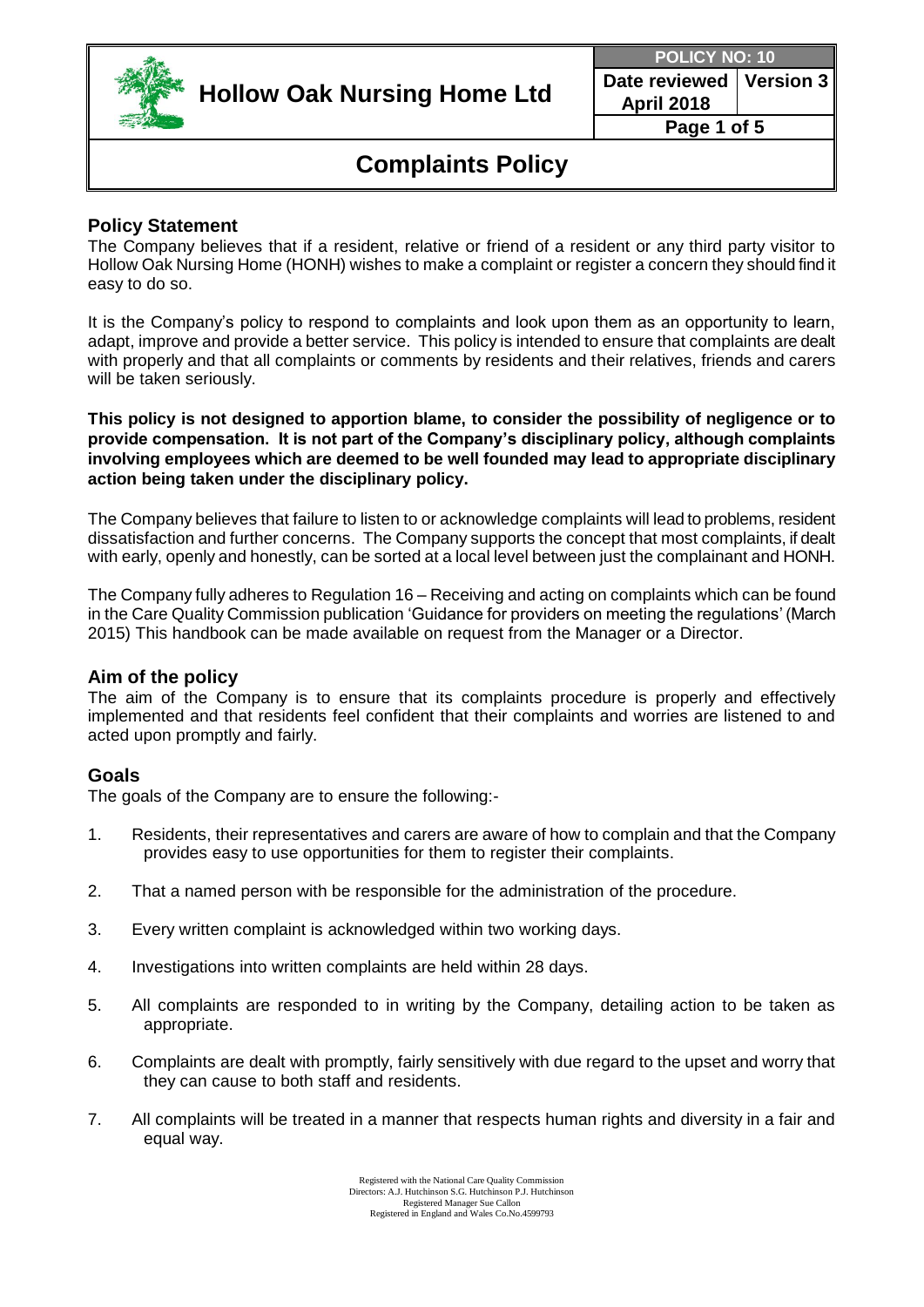

**Date reviewed April 2018 Version 3**

**Page 2 of 5**

# **Complaints Policy**

- 8. Where a complainant may lack confidence or capacity to make a complaint, a member of staff will help them through the complaints procedure.
- 9. Making a complaint will not cause the complainant to be discriminated against or have any negative effect on their care, treatment or support.
- 10. A complainant may gain assistance from Cumbria County Council Adult Social Care or Complaints Team where this applies.

The named complaints managers to whom any complaint may be addressed are:

- Mr A J Hutchinson
- Mr P J Hutchinson
- Sue Callon

The Company believes that, wherever possible, complaints are best dealt with on a local level between the complainant and the Company. If either of the parties is not satisfied by a local process the case should be referred to the Parliamentary and Health Service Ombudsman whose details can be found on the internet at [www.ombudsman.org.uk,](http://www.ombudsman.org.uk/) CQC or the following

Complaints and Information Governance Team Resources and Transformation Cumbria County Council Cumbria House 117 Botchergate **CARLISLE** CA1 1RD

### **Oral Complaints**

- 1. Oral complaints, not matter how seemingly unimportant, should be taken seriously.
- 2. Front line care staff who may receive an oral complaint should seek to solve the problem immediately and must notify a complaint manager in a timely fashion that a complaint has been made.
- 3. If front line care staff cannot solve the problem immediately they should contact a senior member of staff for further investigation.
- 4. All contact with the complainant should be polite, courteous and sympathetic. There is nothing to be gained by staff adopting defensive or aggressive attitude.
- 5. At all times staff should remain calm and respectful.
- 6. If the complaint is being made on behalf of the resident by an advocate it must first be verified that the person has permission to speak for the resident, especially if confidential information is involved. It is very easy to assume that the advocate has the right or power to act for the resident when they may not. If in doubt it should be assumed that the resident's explicit permission is needed prior to discussing the complaint with the advocate.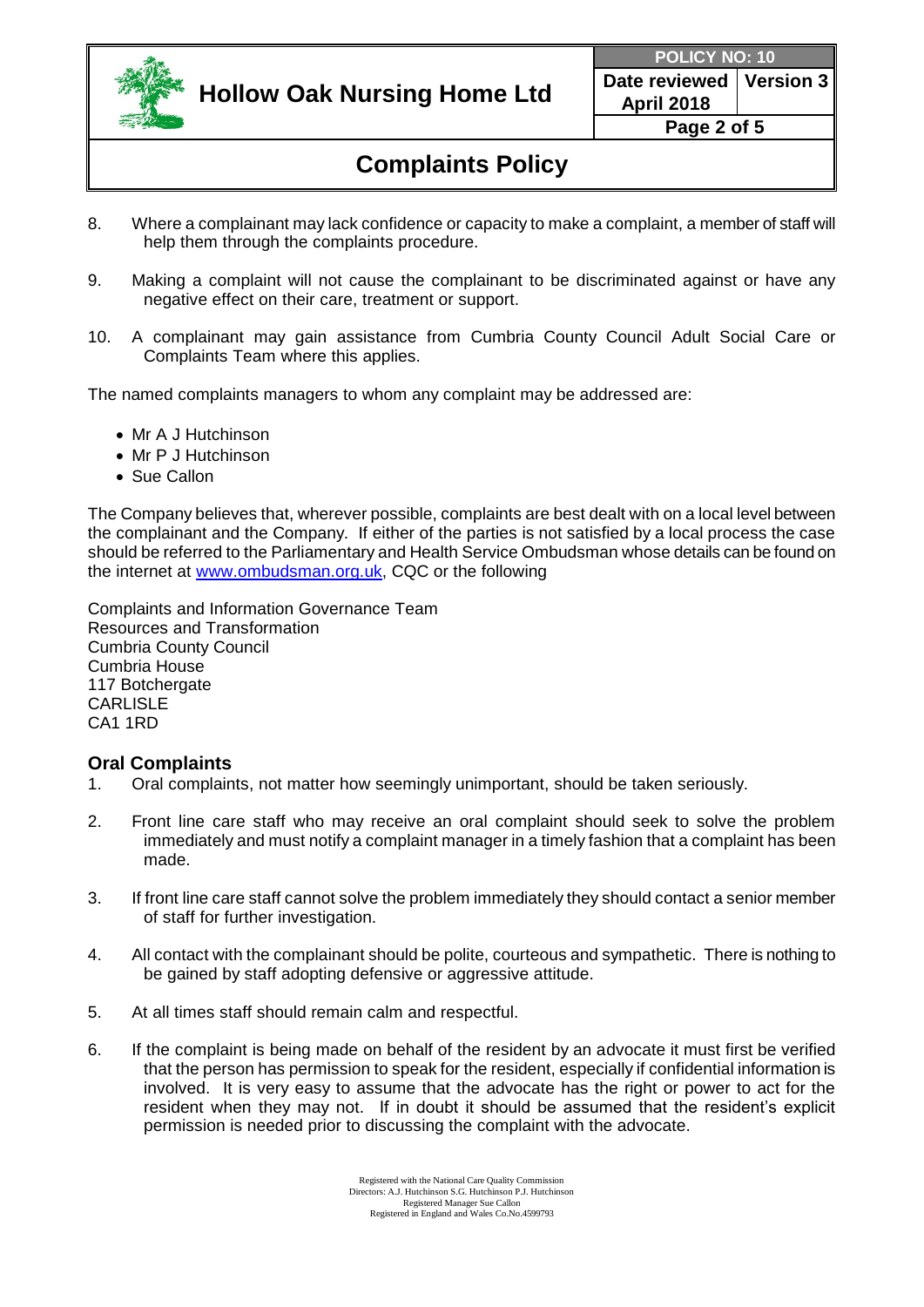

**Date reviewed April 2018 Version 3**

**Page 3 of 5**

# **Complaints Policy**

- 7. After talking the problem through, the complaints manager or the senior member of staff dealing with the complaint should suggest a course of action to resolve that complaint. If this course of action is acceptable then the member of staff should clarify the agreement with the complainant and agree a way in which the results of the complaint will be communicated to the complainant (ie through another meeting or by letter).
- 8. If the suggested plan of action is not acceptable to the complainant then the complaints manager or senior member of staff should ask the complainant to put their complaint in writing to The Company and give them a copy of The Company's complaints procedure.
- 9. In both cases, details of the complaints should be recorded in the complaints book.

### **Written complaints - Preliminary Steps**

- 1. When a complaint is received in writing, it should be passed on to the named complaints manager who should record it in the complaints book and send an acknowledgement letter within two working days. The complaints manager will be the named person who deals with the complaint through the process.
- 2. If necessary, further details should be obtained from the complainant. If the complaint is not made by the resident but on the resident's behalf, then consent of the resident, preferably in writing, must be obtained from the complainant.
- 3. A copy of this policy should be forwarded to the complainant.
- 4. If the complaint raises potentially serious matters, advice should be sought from a legal advisor to the Company. If legal action is taken at this stage any investigation by the Home under the complaints procedure should cease immediately. If the complainant is not prepared to have the investigation conducted by the Company he or she should be advised to contact the Parliamentary and Health Service Ombudsman whose details can be found on the internet at [www.ombudsman.org.uk.](http://www.ombudsman.org.uk/)

#### **Investigation of the complaint by the Company**

- 1. Immediately on receipt of the complaint, the Company shall launch an investigation and within 28 days the Company should normally be in a position to provide a full explanation to the complainant, either in writing or by arranging a meeting with the individuals concerned.
- 2. If the issues are too complex to complete the investigation within 28 days, the complainant should be informed of any delays.

#### **Meeting**

- 1. If a meeting is arranged, the complainant should be advised that they may, if they wish, bring a friend or relative or a representative such as an advocate.
- 2. At the meeting a detailed explanation of the results of the investigation should be given and also an apology if it is deemed appropriate (apologising for what has happened need not be an admission of liability).
- 3. Such a meeting gives the Company the opportunity to show the complainant that the matter has been taken seriously and has been thoroughly investigated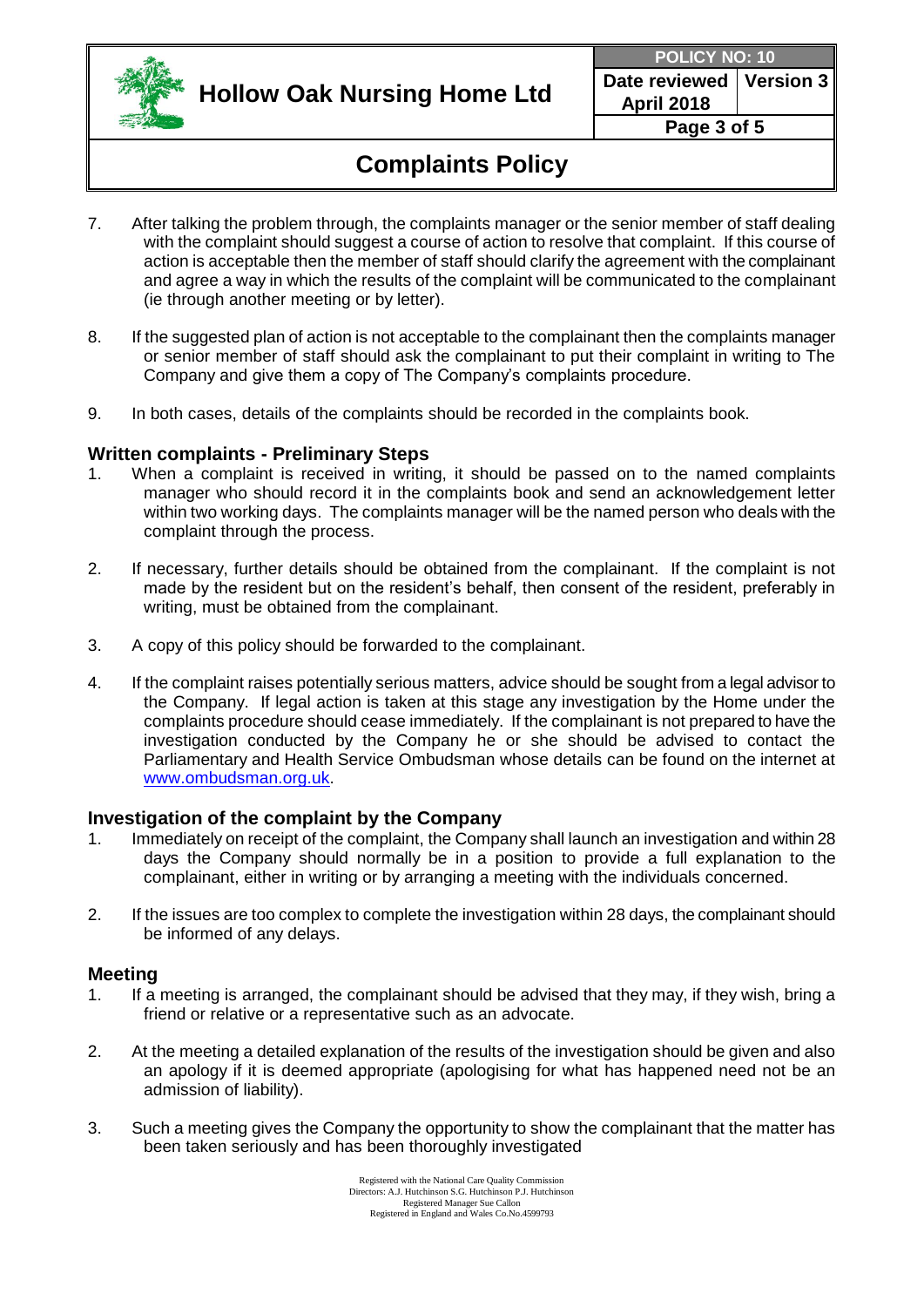

**Date reviewed April 2018 Version 3**

**Page 4 of 5**

## **Complaints Policy**

### **Follow up action**

- 1. After the meeting, or if the complainant does not want a meeting, a written account of the investigation should be sent to the complainant. This should include details of how to approach the Parliamentary and Health Service Ombudsman if the complainant is not satisfied with the outcome.
- 2. The outcomes of the investigation and the meeting should be recorded in the complaints book and any shortcomings in Home procedures should be identified and acted upon.
- 3. The Company should discuss complaints and their outcomes at a formal business meeting and the Home's complaints procedure should be audited by the Home manager every six months.

Registered Manager Sue Callon is responsible for organising and co-ordinating training.

All of the Home's staff should be trained in dealing with and responding to complaints. Complaints policy training should be included in the induction training for all new staff and in-house training sessions on handling complaints should be conducted at least annually and all relevant staff should attend.

Nothing in this policy is intended to limit the freedom of a complainant to raise their concerns via the Public Interest Disclosure Policy or, in the case of employees, the grievance procedure.

This policy is intended to be read alongside the Safeguarding Policy.

Registered with the National Care Quality Commission Directors: A.J. Hutchinson S.G. Hutchinson P.J. Hutchinson Registered Manager Sue Callon Registered in England and Wales Co.No.4599793